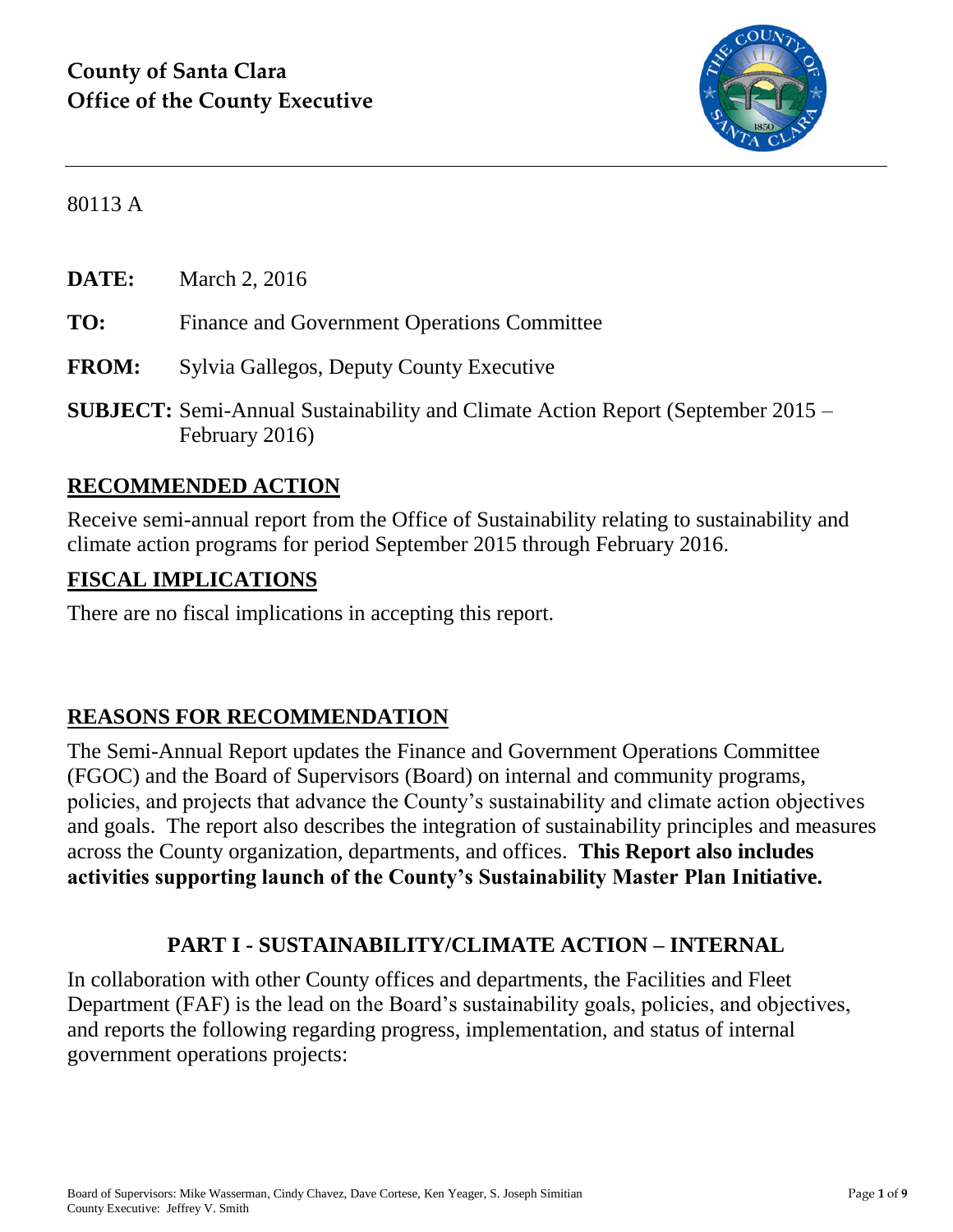# **Renewable Energy, Energy Efficiency and Storage**

The following renewable energy and energy conservation efforts are underway, or were recently completed at County facilities:

- On October 6, 2015 (Item No. 9b), the Board approved a Master Purchasing and Services Agreement with SunPower Corporation for the construction and servicing of six solar PV systems under the Renewables for Revenue Project. The Board had previously approved this project under a Power Purchase Agreement (PPA) acquisition structure, but opted to purchase the systems after the successful obtainment of the New Clean Renewable Energy Bonds allocated to the County by the Treasury Department. The purchase of the systems (vs. the PPA) provides the County an additional \$19 million in savings over the initial 25 years of the systems' operation.
- The Board approved (BOS October 20, 2015 Item No. 65) Energy Savings Services Agreements with Opterra Energy Services, Inc. (Opterra). FAF and Valley Medical Center (VMC) are working with the vendor to initiate energy and water audits at County's VMC campus facilities.
- The Board approved Energy Audit Agreements with Ameresco (BOS June 23, 2015) Item No. 20) and Siemens (BOS August 11, 2015 Item No. 94).
- FAF is working with SunPower on a Phase II Solar PV project that will potentially bring solar PV to several County sites, including County Communications, Fleet Garage at Junction, South County Airport, Vector Control, and Mariposa Lodge.

Additional information regarding FAF energy projects are available in the Renewable Energy Biannual Report to the Finance and Government Operations (FGOC) Committee (FGOC October 16, 2015 Item No. 5; and the Renewable for Revenue Quarterly Report (FGOC, January 22, 2016 Item No. 7.

# **Zero Waste Program for County Facilities**

As of December 2015, the Republic Services diversion rate for the County facilities Zero Waste Program (ZWP) is reported to be 75 percent for planned services; see the semi-annual Zero Waste Report (FGOC January 22, 2016 Item No. 9), which covers updates to the County Facilities ZWP, diversion rate, outreach, internal composting, and program expansion.

# **Bicycle Lockers**

FAF was awarded a grant (July 2014) through the Bay Area Air Quality Management District's (BAAQMD) Transportation Fund for Clean Air Program (TFCA) Regional Fund Program, to partially fund the installation of electronically operated bicycle lockers at four County locations. Installations have been completed at the four County locations: Charcot Campus (2310 North First Street), Berger Campus (1555 Berger Drive), and Downtown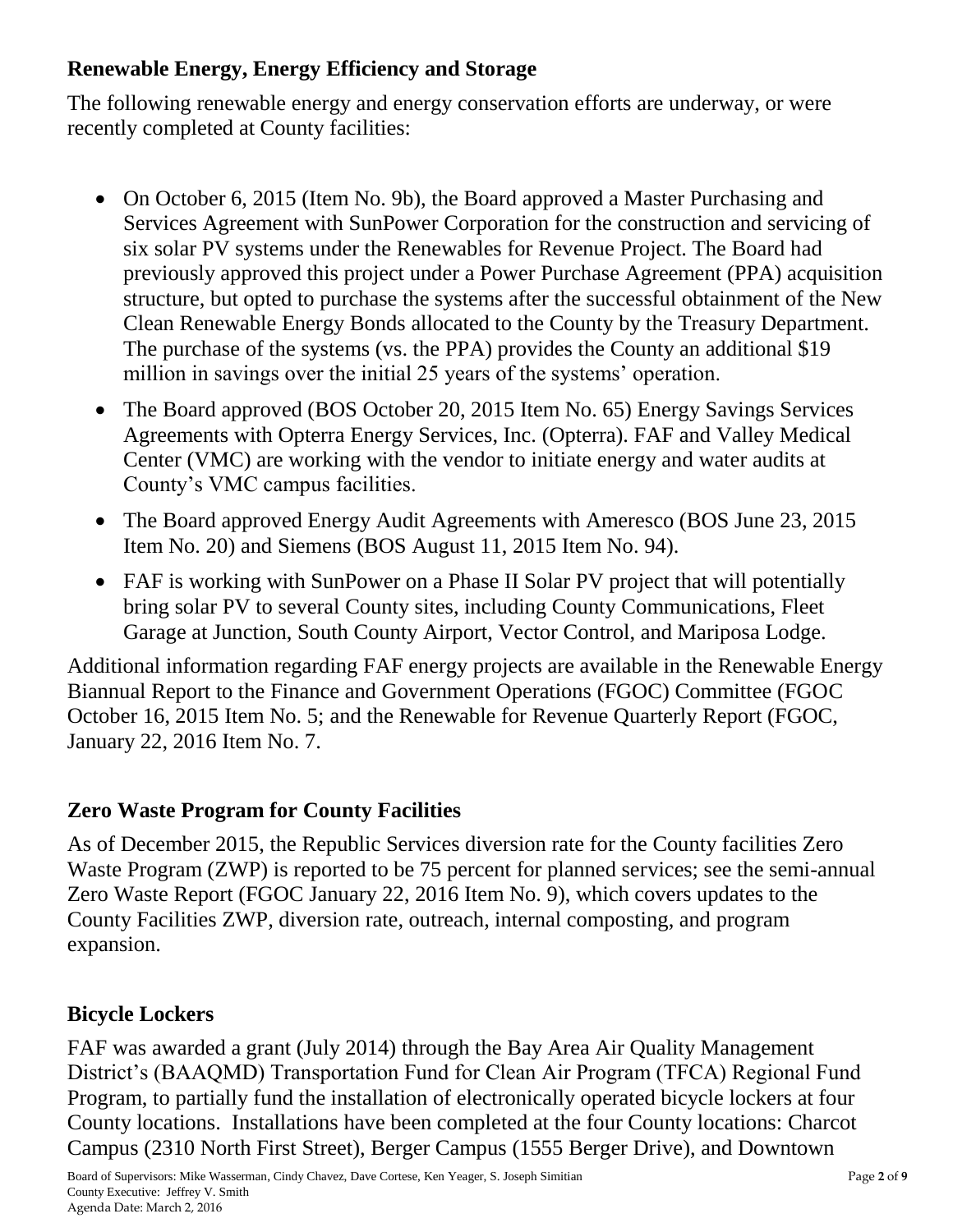Health Center (777 East Santa Clara Street) in San Jose and Elmwood Correctional Complex (701 South Abel Street) in Milpitas. The 16 new bicycle locker spaces provide secure bicycle parking to both employees and visitors with a registered BikeLink access card.

# **County Operations Water Utilization Database**

FAF was a project sponsor for one of San Jose State University's Business School's Management Information Systems Practicum information technology projects. The students worked with FAF to develop a water usage utilization database to assist with recording the County facilities' water usage. The project provided the students with real world experience in which they practiced applying their business and technical skills learned in their academic courses. The students created a database using Microsoft Access, which was later refined with assistance from internal departments.

# **CalRecycle Tire-Derived Product (TDP) Grant**

FAF was awarded a TDP Grant through the California Department of Resources Recycling and Recovery (CalRecycle). CalRecycle offers the TDP Grant Program to promote markets for recycled-content products derived from waste tires generated in California and decrease the adverse environmental impacts created by unlawful disposal and stockpiling of waste tires. The TDP Grant program is a reimbursement grant designed to use TDPs for repurposing projects. FAF is utilizing this grant to help partially fund weed abatement projects at appropriate County properties. These landscaping projects support the Integrated Pest Management Program in reducing weed propagation, minimizing maintenance costs, and suppressing herbicide use.

# **PART II – SUSTAINABILITY/CLIMATE ACTION – EXTERNAL**

In collaboration with municipalities, non-profit organizations, the private sector and other partners, the Office of Sustainability serves the Board's sustainability goals, policies, and objectives, and reports the following regarding progress, implementation, and status of multijurisdictional and community programs and projects:

# **Silicon Valley 2.0 (SV 2.0)**

The Office of Sustainability has completed the Silicon Valley 2.0 *Platform,* which provides the region a suite of significant resources, including:

 A 9-Sector Climate Adaptation Implementation Guide, providing strategies and a collaborative framework for the following sectors: Transportation, Energy, Water and Waste Water, Telecommunications, Shoreline Assets, Ecosystems, Public Health, Solid and Hazardous Waste, and Building and Property, as well as local community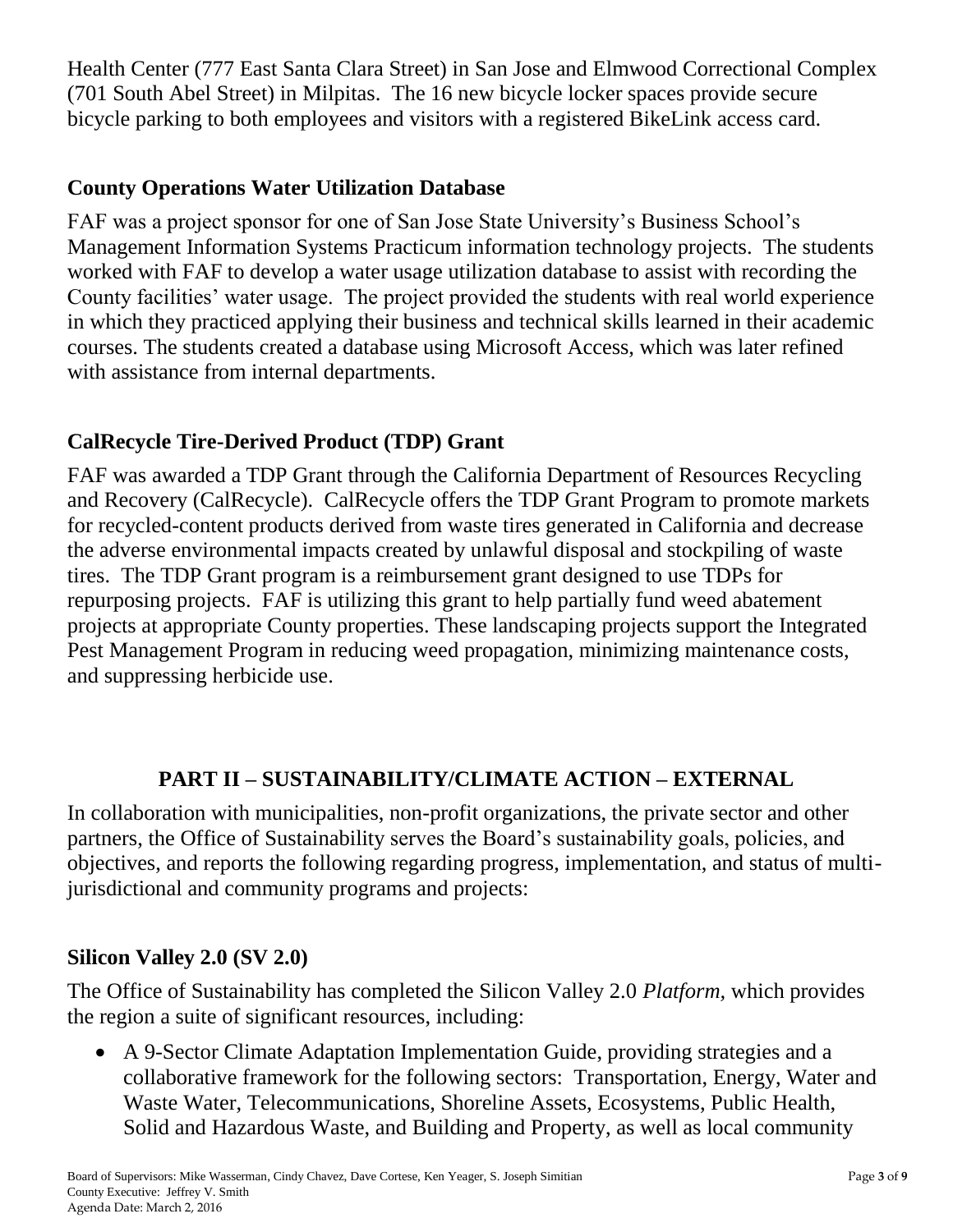assets such as schools and universities, emergency and law enforcement resources, libraries, hospitals, etc.

- The SV 2.0 Geo-Economic Decision Support Tool, which allows users to:
	- o Select from the region's 5 key climate variables
	- o Choose a timeframe of either 2050 or 2100
	- o Scale the analysis for countywide, a specific municipality or group of municipalities
	- o Select a single or multiple set of assets (e.g., buildings, parcels, transportation infrastructure)
	- o Fiscal/Financial Impact Assessment (vulnerability/risk assessment) the Tool then utilizes commercial, (re)insurance, economic methodologies to provide a set of 4 risk calculations (the cost of inaction): replacement value, increase in operational costs, loss of revenue (e.g., property tax), and interruption of economic activity
- Leadership and collaborative frameworks for each sector-based strategy
- A full literature review; and
- A full Regional Gaps Analysis, which identifies existing and parallel programs that impact adaptation outcomes, and defines gaps in planning and implementation

In addition to external infrastructure owners and operators, municipalities, academic institutions, national research centers and other regional stakeholders, the Silicon Valley 2.0 Platform has been designed to cross-support internal agencies, including: Planning and Development, Emergency Services and Hazard Mitigation Planning, Capital Projects Management, Facilities and Fleet, Parks, Roads and Airports, Consumer and Environmental Protection, and Public Health.

The Office of Sustainability website is under reconstruction, and all Office Programs, including Silicon Valley 2.0, should be complete and accessible (with resources) by March 1, 2016.

# **Silicon Valley Community Choice Energy Partnership (SVCCEP)**

Since the last Sustainability and Climate Report, the Office of Sustainability performed a number of actions, including:

• Reviewed initial and final Draft Technical Studies produced by the Partnership's Technical Advisor, Pacific Energy Advisors (PEA). The final Draft Technical Study (November 25, 2015) assessed three scenarios, designed for escalating renewable content and reduced greenhouse gas (GHG) emissions, and compared them to Pacific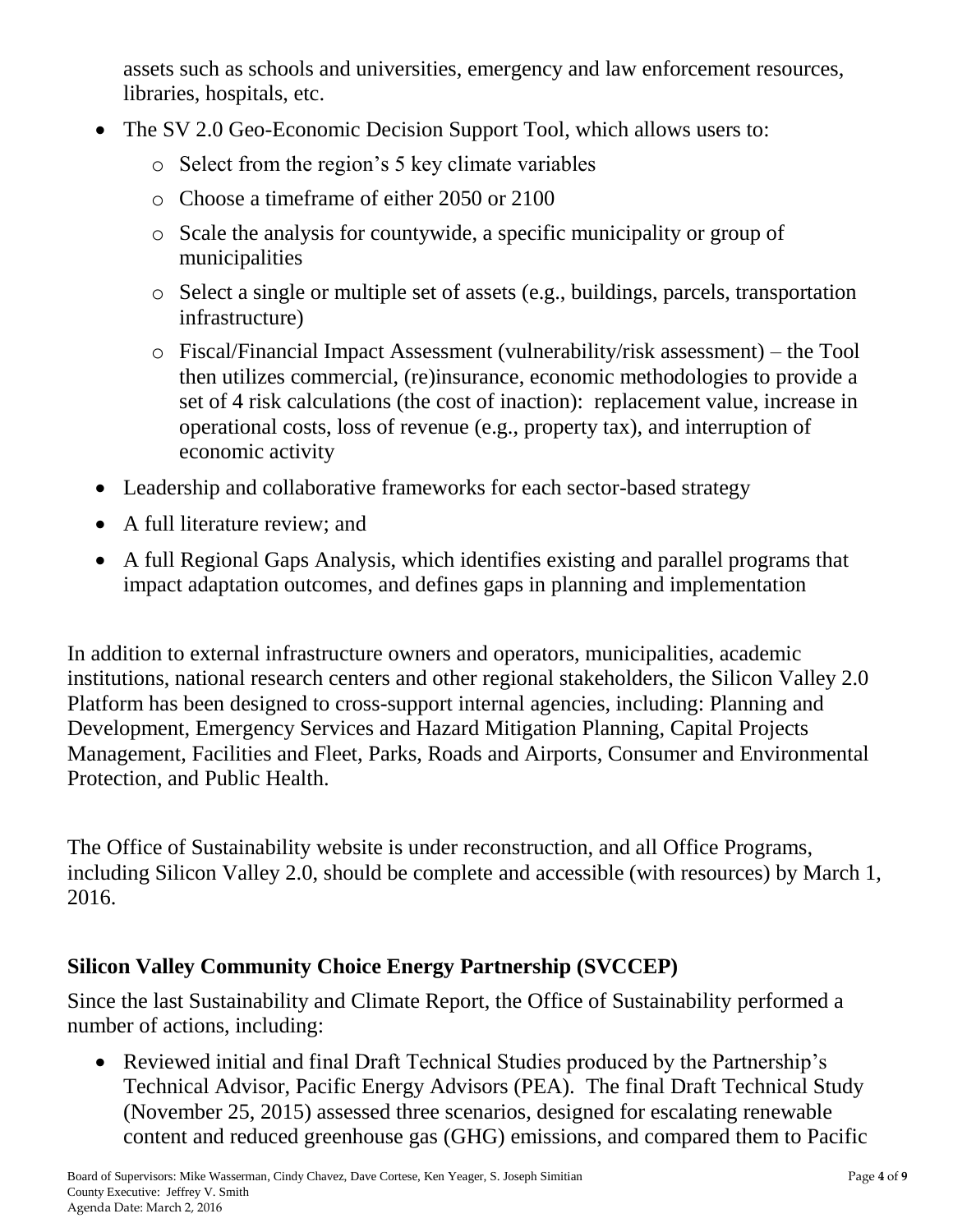Gas & Electric projected rates and environmental performance. PEA found that, in all three scenarios, the SVCCEP would offer customers rate savings (or in the most extreme case, rate parity), and more robust environmental performance.

- Reported to the Housing, Land Use, Environment, and Transportation (HLUET) Committee (HLUET October 15, 2015 Item No. 5, and HLUET November 19, 2015 Item No. 4) with technical, legal, organizational, and risk/risk mitigation analyses and updates; including an additional directed analysis of the structure and functional opportunities under a single-jurisdiction CCE (County-specific) that might leverage procurement and other activities with other CCEs.
- Conducted key public meetings (October 29 and December 14, 2015) in the San Martin and Alum Rock communities (pre- and post- Technical Study) to drive public awareness and early positive momentum for a local Community Choice Energy (CCE) Program.
- Presented (BOS February 9, 2016, Item Nos. 18-20) actions to join the Silicon Valley Clean Energy Authority (SVCEA); and a risk assessment addressing consequences of future voluntary withdrawal from the SVCEA, as well as a Worst Case Scenario. The Board approved/adopted all actions. As of entry of this Report, 11 of the 12 Sponsoring Partners and Participating Cities have joined SVCEA.

Activity now pending includes recruitment of an Interim Director of the SVCEA, and analysis of funding options for initial energy procurement and operations. In addition, the Office of Sustainability is active in CPUC proceedings relating to:

- 1. Continuation, form and scale of future Power Customer Indifference Adjustment (PCIA) charges
- 2. The authority and duties of CCEs as Program Administrators under the CPUC's Energy Efficiency Portfolio (and funding); and
- 3. Actions as a member of a statewide Executive Committee developing an organizational, technical, operational, funding, and evaluation framework for transitioning the CPUC's Energy Efficiency Portfolio to a "rolling portfolio" (or 10 year cycle) from the existing 2-year cycle. This also impacts the County's participation and funding under the Bay Regional Energy Network (below).

# **Bay Regional Energy Network (BayREN)**

Under the Office of Sustainability, the County continues to be an implementer among the nine San Francisco Bay Area counties in the Single Family Energy Efficiency Residential Program, and the top performer among the nine counties in the Multi-Family Energy Efficiency Program. Further, the Sustainability Office manages a high-performing community outreach program that is modeled in other counties, and serves as the Statewide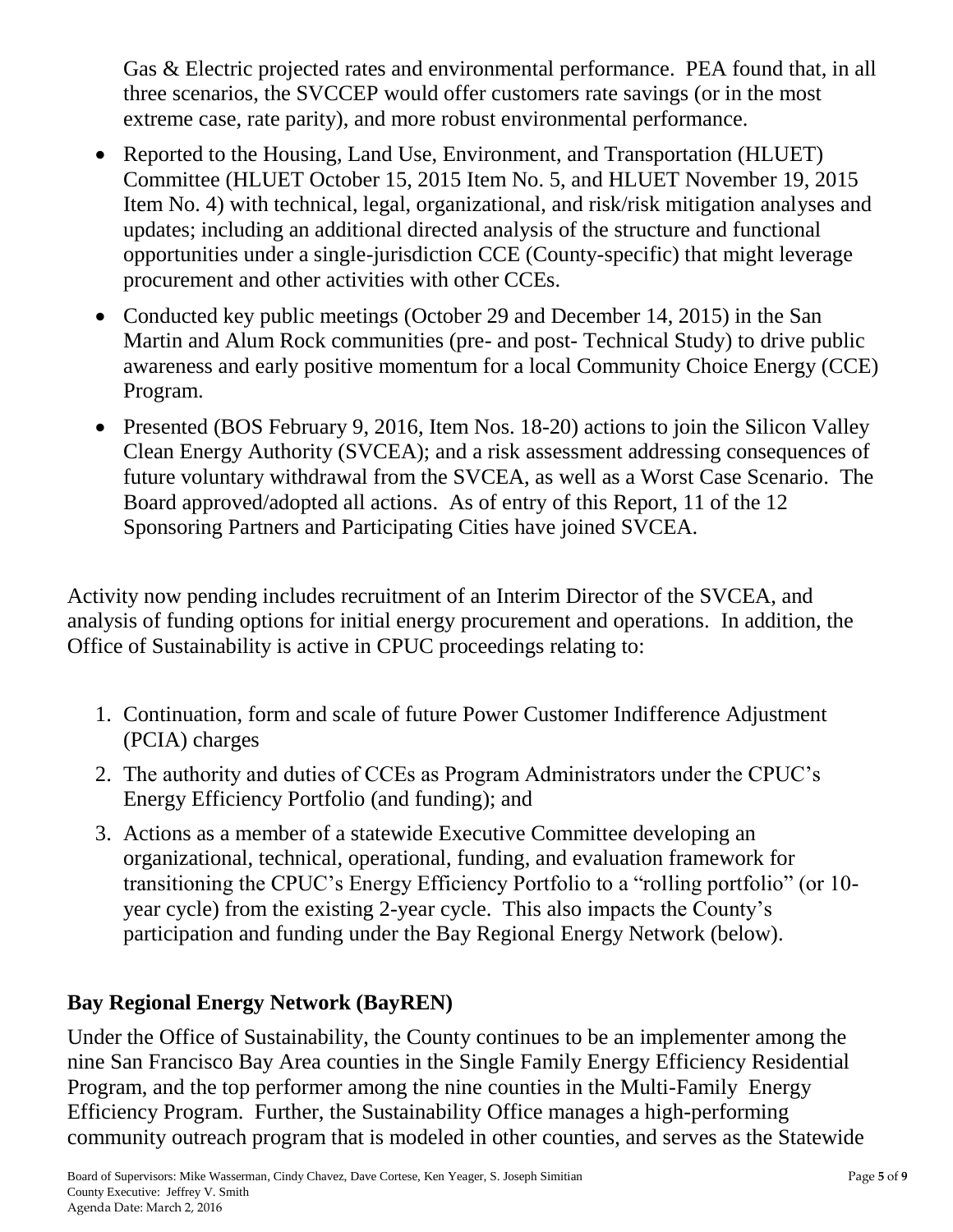Energy Efficiency Marketing, Education and Outreach representative for the entire BayREN. Under the BayREN Program, the County has completed nearly 600 single family home upgrades, and installed energy efficiency improvements to nearly 4500 multi-family units, with another 3,382 projected for 2016. These programs have delivered nearly \$5 Million in rebates to homeowners and building owners.

In addition, the Office of Sustainability is again serving as the Single Family Residential Program Lead for all nine BayREN Counties, as well as the BayREN Representative in the CPUC's Statewide Energy Efficiency Marketing, Education and Outreach Program.

The Regional Energy Network model was co-developed by the Sustainability Office, which also worked to secure approval and funding of two REN pilots (the BayREN and the SoCalREN) by the California Public Utilities Commission (CPUC) in 2012. These were the first non-utility program administrators recognized and funded by the CPUC. Since 2013, the two RENs have administered nearly \$140 million in energy efficiency residential, commercial, water-energy nexus, codes and standards and public facilities upgrades programs. The County's participation in the BayREN, including staff, is grant-funded.

# **Driving to Net Zero: Decarbonizing Transportation in Silicon Valley**

The Office of Sustainability secured this Project through a \$536,729 grant from the California Strategic Growth Council. The Project Launch Meeting occurred February 11, 2016, attended by the Project Participants: the Bay Area Climate Collaborative, Joint Venture Silicon Valley, and the Cities of Cupertino, Morgan Hill, Mountain View, Palo Alto, San Jose, and Sunnyvale.

*Driving to Net Zero* will integrate policy development, siting and feasibility studies, costbenefit analyses for charging installation, and emissions savings projections. In addition, the Project will develop Working Groups for Planning, Zoning/Permitting, and Fleet Departments to develop training and resource toolkits for all departments involved in policy, installation, and operation of electric vehicle, plug-in hybrid, and alternative fuel infrastructure, plus fleet purchase strategies and options. The project will also develop private sector, local government, and state agency frameworks to advance market penetration and identify funding and other resources.

#### **Sustainability Master/Implementation Plan**

On August 25, 2015 (Item 12), the Board issued a Referral to the Sustainability Office to report back to the Board on the budgetary resources necessary to create an Integrated Sustainability Master Plan, including a draft framework for the Master Plan; approved with further direction by the Board (BOS September 29, 2015 Item No. 28). The Board clarified its position that the Plan should form a comprehensive, cohesive, forward-facing government and community portfolio for cross-implementation of economic, environmental, and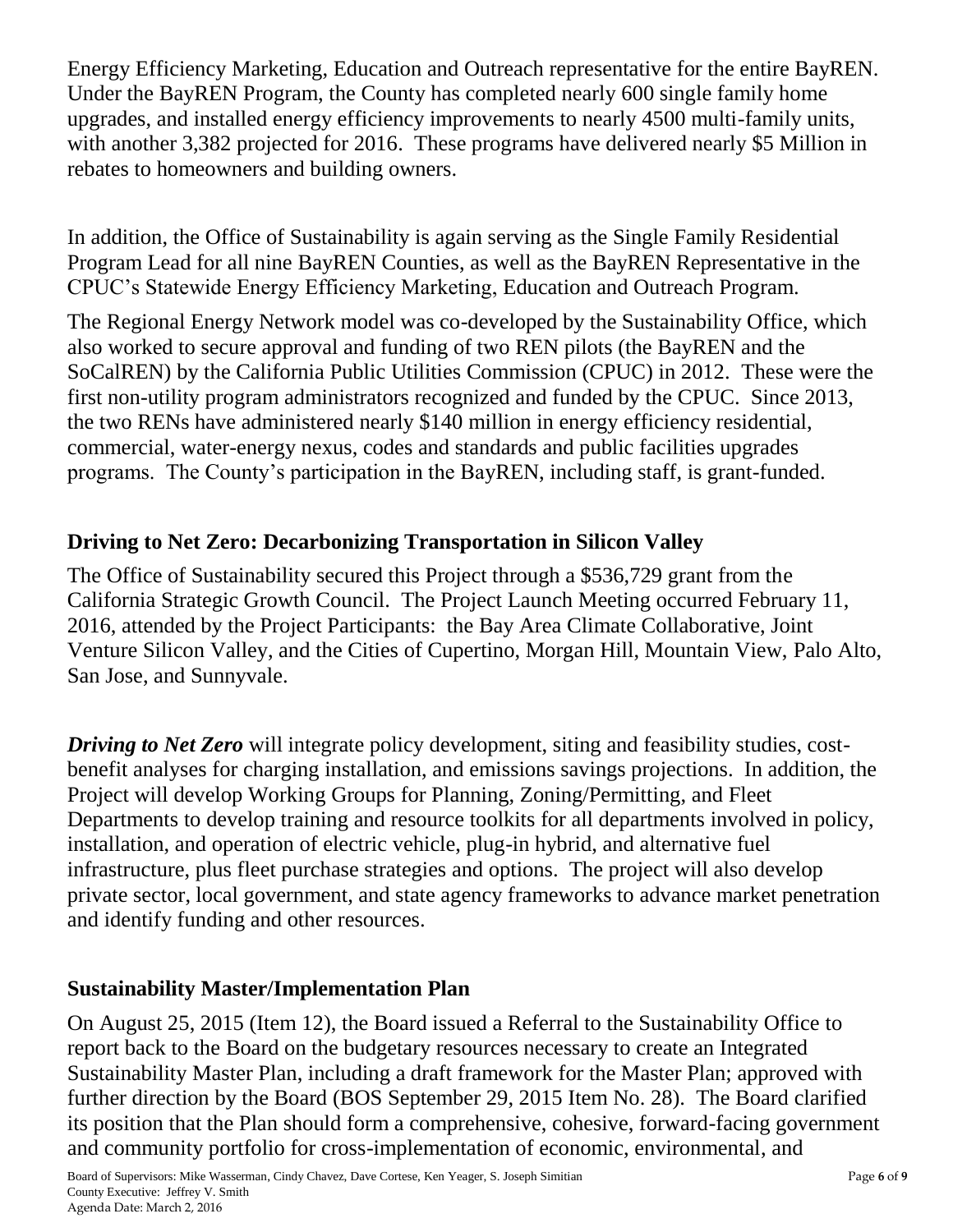environmental sustainability strategies and measures, which are trackable, measurable and reportable; and specifically incorporate existing County policies and programs, such as, the Environmental Stewardship Goals (created in 2009).

Under the proposed schedule for creation of the Implementation, the Office of Sustainability is currently conducting department-specific meetings to map:

- Existing projects, programs and initiatives.
- What indicators, goals and metrics are being tracked.
- Update departmental referrals, activities and duties.
- Initial review of preferred measures and strategies, best management practices, onramping technologies, and other factors relevant to creation of near-, mid-, and longterm objectives that are trackable, measurable, and reportable.
- Discuss potential benchmarking/dashboard software.
- Cross-departmental interdependencies and potential.
- Recommendations for a central service/resource hub for County departments and partners.

The Office of Sustainability anticipates a meeting of the existing Sustainability Executive Committee, and development of a Steering Committee to support development of the implementation framework in early second quarter 2016.

# **EFLIC Energy Efficiency Financing Pilot for Low and Moderate Income Customers**

Under the CPUC Statewide Energy Efficiency Financing Program, the Energy Financing Line Item Charge (EFLIC) Project was developed with Pacific Gas & Electric (PG&E). The County of Santa Clara is one of three regions to pilot this program (in addition to Yolo County and the City of Fresno), in partnership with PG&E and Union Bank to offer low and moderate income households the opportunity to finance energy efficiency upgrades through a special loan product that is repaid through a line item charge on customer energy bills. The project features competitive interest rates, flexible pay-back terms (up to 10 years), and the added consumer protection that default will not result in interruption of energy service.

Previously scheduled for an early 2015 launch, the EFLIC Program has been delayed by processes at the state level, and is now **expected to launch in July 2016**. The Sustainability Office is presently working with PG&E to develop strategic market profiling, contractor engagement and enrollment plans, program messaging, and tracking/reporting protocols.

# **Residential PACE (Property Assessed Clean Energy)**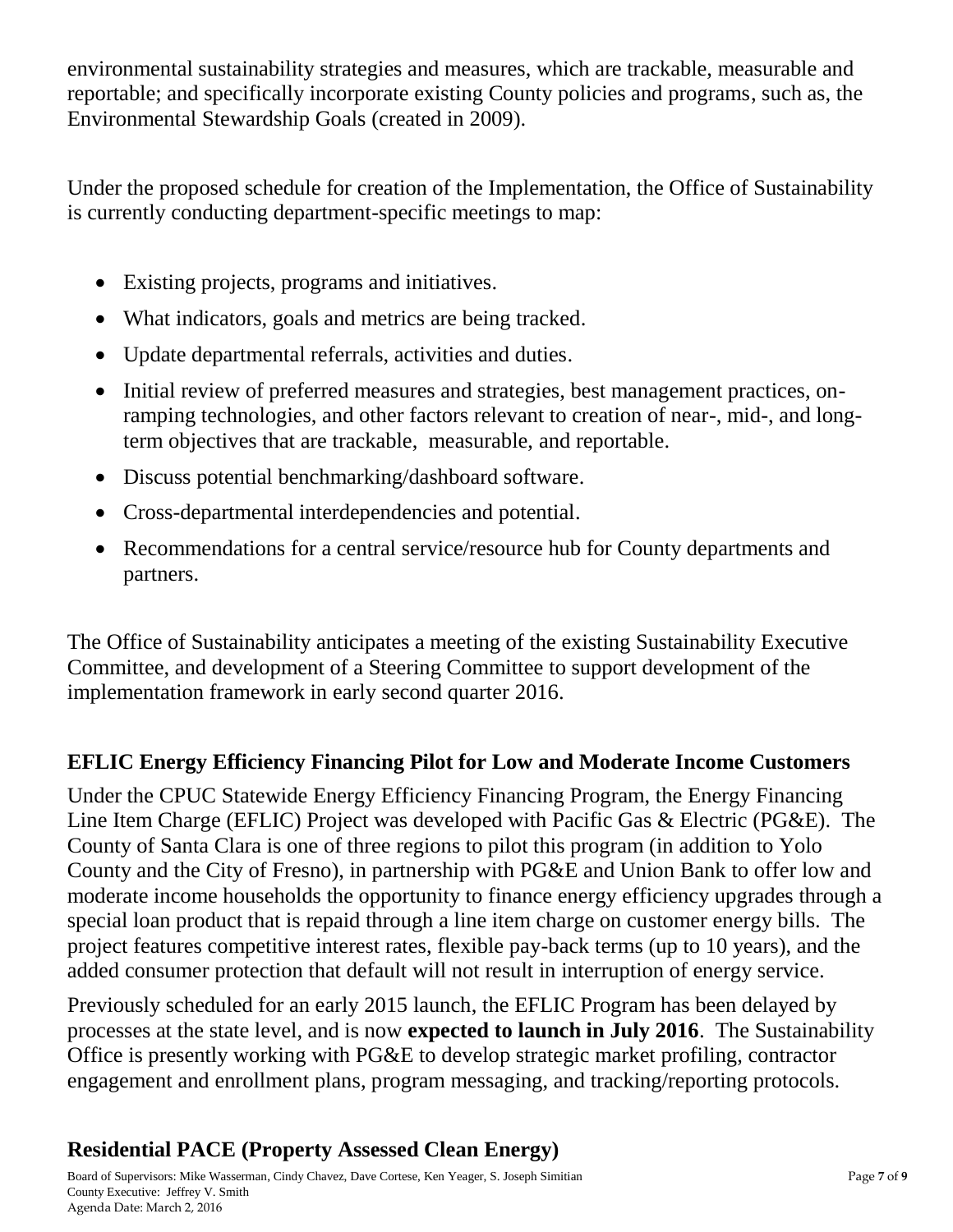Concurrent with the last Semi-Annual County Sustainability and Climate Action Report in September 2015, the Board issued a Referral (BOS September 29, 2015 Item No. 11), which initially directed Staff to circulate a proposal for a Residential PACE Program that would include mandatory Contractor Standards, Indemnifications, and insurances for any PACE Program Administrator seeking to implement within the unincorporated county. During its discussion, the Board also directed Staff to track and report back regarding Residential PACE guidelines being developed by the Federal Housing Authority (FHA).

Staff presented to FGOC (February 11, 2016, Item No. 13):

- A summary of the draft FHA Guidelines, which are pending without adoption to-date;
- Recommendations from third party PACE Administrators to consider extensive programmatic guidelines (including contractor obligations), developed by the California Statewide Communities Development Authority (CSCDA) for statewide adoption by all PACE Administrators; and
- Updates on additional programs and existing third-party Administrators interested in securing authorization in the unincorporated county.

Staff will return to FGOC's March Agenda with a report that: 1) identifies risks to County of acting as own PACE administrator (with authority to stipulate standards); and 2) provides a summary update of the County of Los Angeles self-administered PACE Program.

# **CHILD IMPACT**

Sustainability, energy and climate action programs, projects, and activities are undertaken by the County to serve the economic, environmental and social interests of the community, including those impacting children and youth.

# **SENIOR IMPACT**

Sustainability, energy, and climate action programs, projects, and activities are undertaken by the County to serve the economic, environmental and social interests of the community, including those impacting seniors.

# **SUSTAINABILITY IMPLICATIONS**

The recommended actions review, approve and support programs, projects, and activities that balance public policy and program interests, and which advance the Board of Supervisors' sustainability objectives to foster a healthy environment, protect resources and public health and safety, promote a diverse economy, and advance social equity and safety.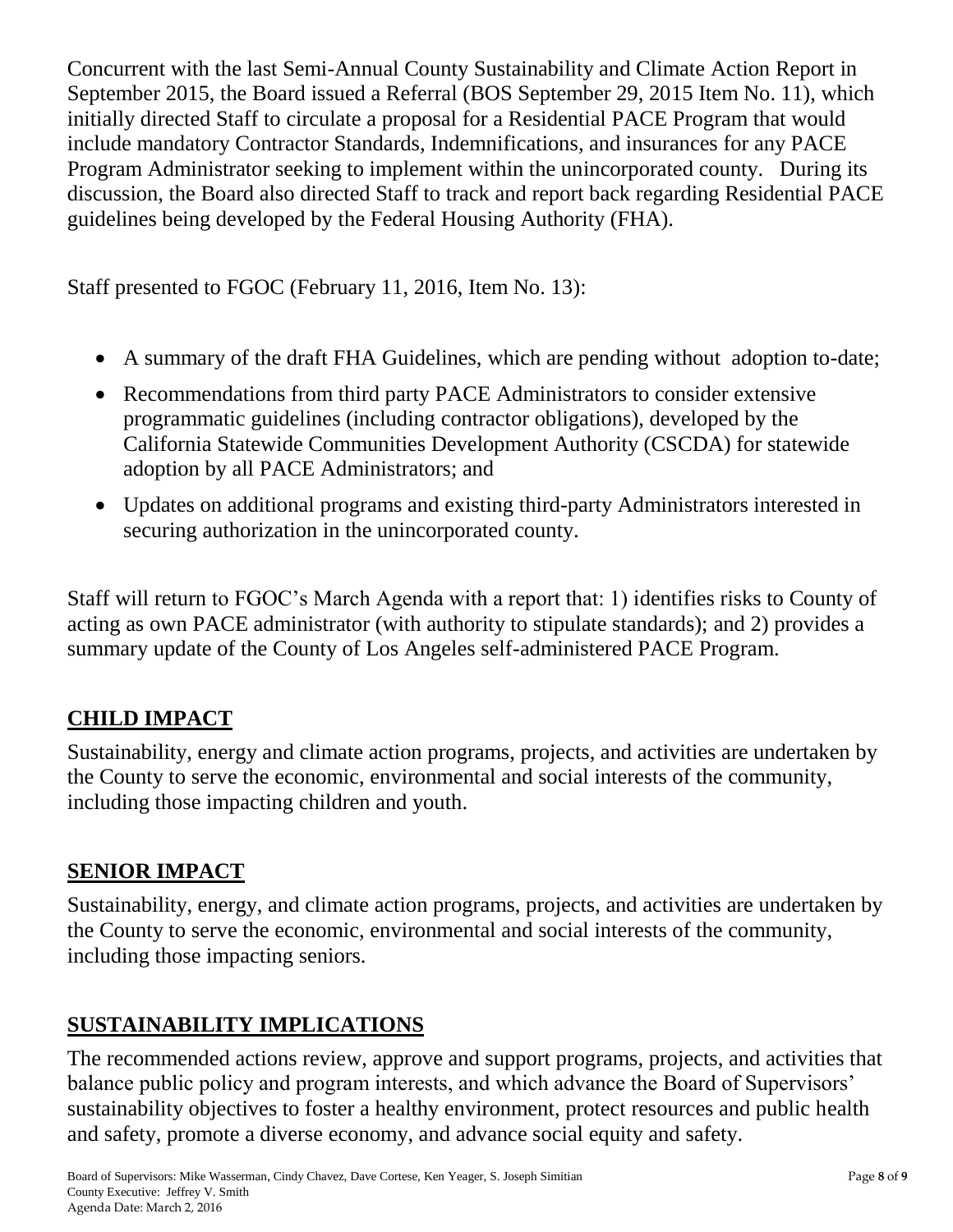### **BACKGROUND**

The Sustainability Office was established by the Board on August 24, 2010, commenced operations on November 8, 2010. Among its directives, the Sustainability Office was tasked with promoting sustainability approaches, policies and programs throughout the County's departments and offices, as well as enhancing the County's regional, state and national leadership in climate mitigation, adaptation, and all other sustainability resource, equity, and economic sectors.

The Semi-annual and Annual Sustainability and Climate Action Reports are a means of recording and reporting progress back to FGOC and the Board, and to serve as a public reference source.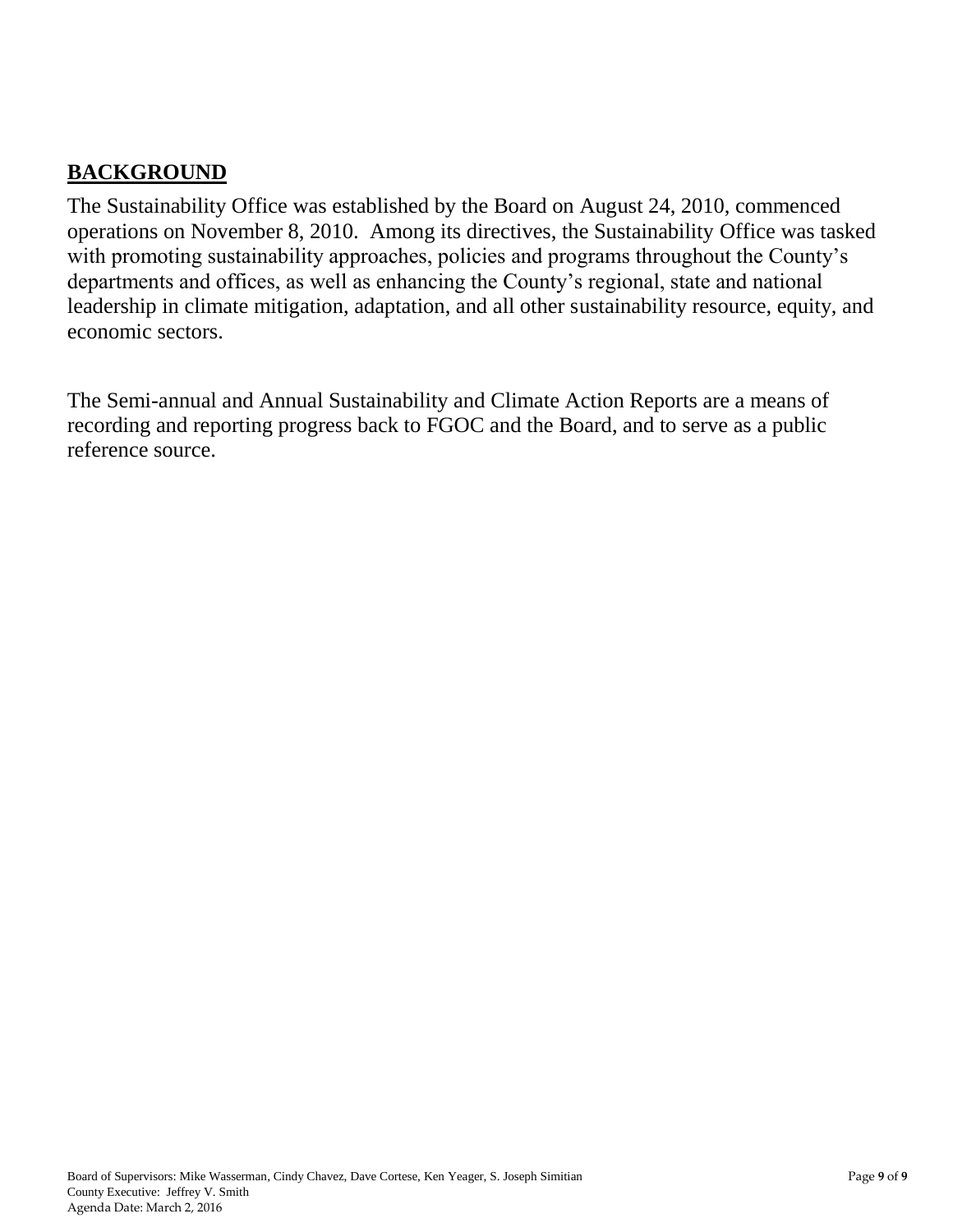

83352

**DATE:** October 6, 2016

- **TO:** Finance and Government Operations Committee
- **FROM:** Sylvia Gallegos, Deputy County Executive
- **SUBJECT:** Semi-Annual Sustainability and Climate Action Report (March September 2016)

## **RECOMMENDED ACTION**

Receive semi-annual report from the Office of Sustainability relating to sustainability and climate action programs for period March 2016 through September 2016.

#### **FISCAL IMPLICATIONS**

There are no fiscal implications in receiving this report.

#### **REASONS FOR RECOMMENDATION**

The Semi-Annual Report updates the Finance and Government Operations Committee (FGOC) and the Board of Supervisors (Board) on internal and community programs, policies, and projects that advance the County's sustainability and climate action objectives and goals. The report also describes the integration of sustainability principles and measures across the County organization, departments, and offices.

#### **PART I - SUSTAINABILITY/CLIMATE ACTION – INTERNAL**

In collaboration with other County offices and departments, the Facilities and Fleet Department (FAF) is the lead on the Board's organization-wide sustainability goals, policies, and objectives, and reports the following regarding progress, implementation, and status of internal government operations projects:

#### **Renewable Energy, Energy Efficiency, and Storage**

The following renewable energy and energy conservation efforts are underway, or were recently completed at County facilities: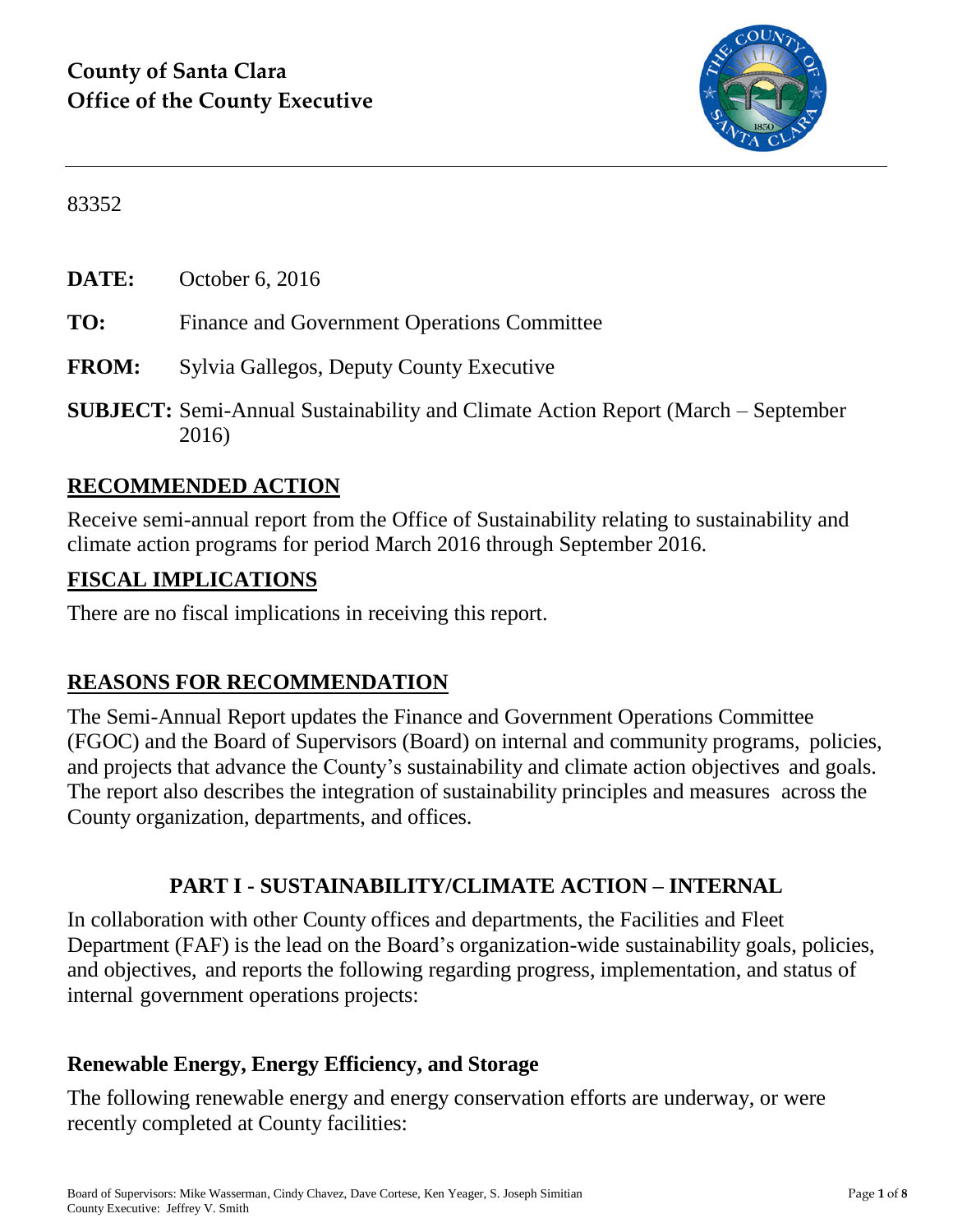#### *Renewables for Revenue Project (Item No. 9b October 6, 2015)*

The solar panels and their supporting structures have been constructed at the Hellyer Landfill, Malech Road, and Guadalupe Parkway sites. Pending interconnection electrical work and work for which PG&E is responsible, these three systems are expected to be completed and operating by the end of 2016. The Holden Ranch system is currently under construction and is expected to be completed by end of 2016. The Facilities and Fleet Department is working with the Federal Aviation Administration to obtain the land releases necessary to start construction on the Reid Hillview Airport and San Martin Airport sites. For more information on the Project, see the Renewables for Revenue Quarterly Report legislative file, submitted to the November 3, 2016 Finance and Government Operation Committee.

## *Energy and Water Projects*

The Facilities and Fleet Department (FAF) continues to operate, monitor and maintain the County's portfolio of solar, fuel cell, battery storage and energy efficiency systems. Projects in development include:

## *Energy Services Companies (ESCO) Project*

The two ESCO vendors FAF is working with completed Preliminary Energy and Water Audits of County facilities in September 2016. Based on recommendations and findings from the Preliminary Audits, the ESCOs have started conducting more detailed, Investment Grade Energy and Water Audits (IGAs), which are expected to be complete in late Q2 / early Q3 2017.

#### *Utility Data Management System (UDMS)*

As of late September 2016, FAF is in the process of finalizing selection of a vendor to provide the County a UDMS. A UDMS will allow the County to more efficiently track, manage, and analyze usage and cost of energy, water, waste, and other utilities.

For more information on the County's energy projects, see the Bi-Annual Energy Report legislative file, submitted to the November 3, 2016 Finance and Government Operation Committee Meeting.

#### *Facilities Benchmarking Efforts*

FAF is working with Silicon Valley Energy Watch to benchmark major County Facilities using Energy Star Portfolio Manager. Priority on this effort has been given to all facilities within the Civic Center Master Plan boundary. The purpose of this project is to effectively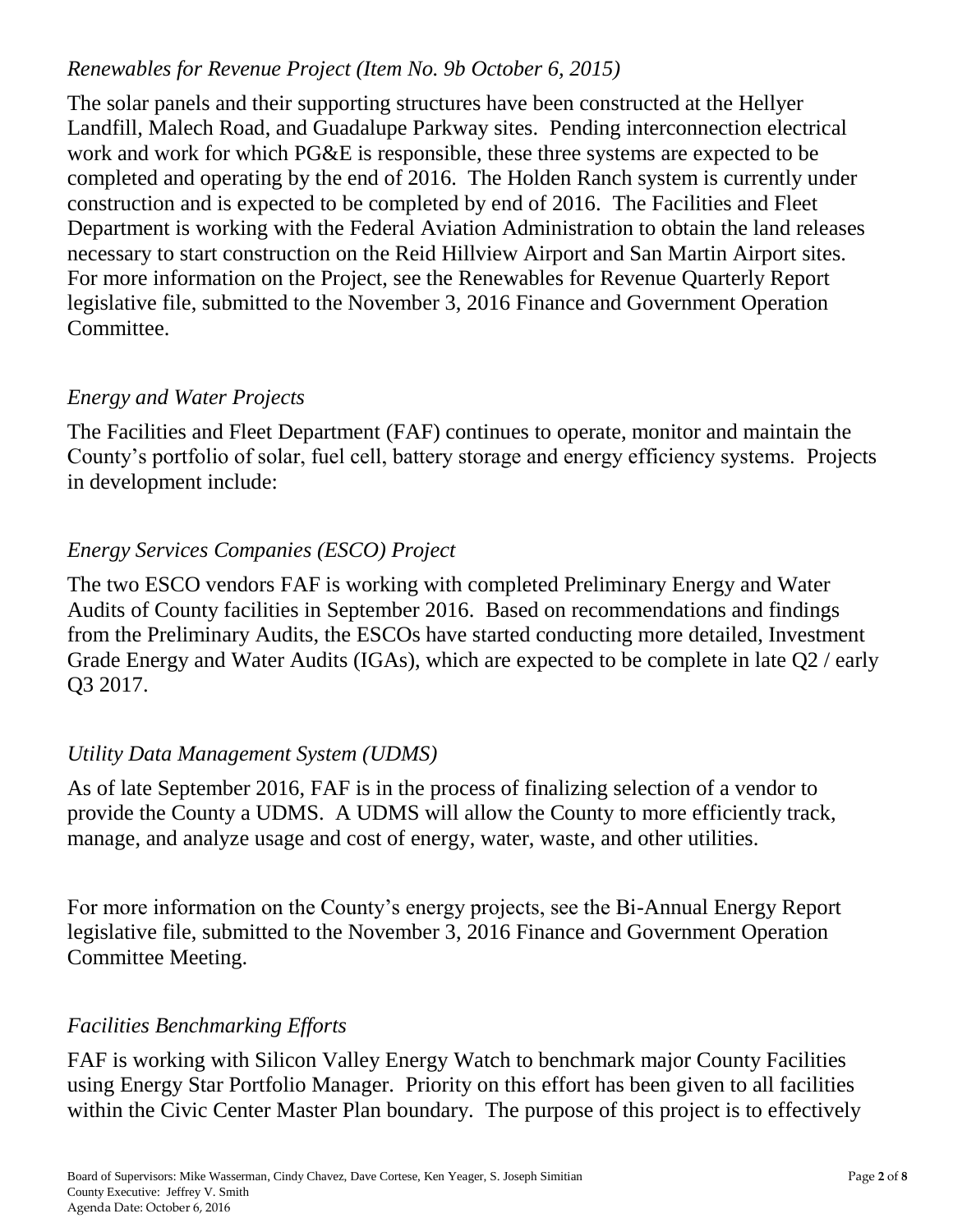evaluate the existing conditions of the facilities and identify sustainability priorities for the Civic Center Master Planning process.

#### **Ridesharing Pilot**

Under advisement from May 12, 2016 (Item No. 6): Consider recommendations relating to ride share vendors and sharing vehicles with other agencies. (Referral from March 2, 2016, Finance and Government Operations Committee meeting, Item No. 7) (ID# 81485), the Board of Supervisors directed FAF to conduct a competitive solicitation to select a vendor for a ridesharing platform, in an amount not exceed \$10,000 for a period of six months (BOS June 7, 2016 Item No.25).

An informal competitive procurement was conducted and service agreement was signed on September 16, 2016 with Scoop Technologies. The program is set to roll-out in October 2016 to all County employees, with focused on-site marketing efforts to take place at Civic Center campus, Valley Medical Center, and 333 Julian campus. Initial marketing execution will occur October 2, 2016 – October 31, 2016. Monthly detailed reporting meetings will take place between the Administration and Scoop Technologies to determine effectiveness of the program.

## **Zero Waste Program for County Facilities**

As of June 2016, the Republic Services diversion rate for the County facilities Zero Waste Program (ZWP) is reported to be 73 percent for both scheduled and on-call services; see the semi-annual Zero Waste Report (FGOC August 11, 2016 Item No. 12) for additional details. A summary of the County's facilities and operations waste stream and waste reduction efforts in Calendar Year 2015 is available in the FGOC report.

# **PART II – SUSTAINABILITY/CLIMATE ACTION – EXTERNAL**

In collaboration with community partners including municipalities, non-profit organizations, the private sector and other partners, the Office of Sustainability serves the Board's sustainability goals, policies, and objectives, and reports the following regarding progress, implementation, and status of multi-jurisdictional and community programs and projects:

#### **Silicon Valley 2.0 (SV 2.0)**

The Office of Sustainability has worked to close out the final administrative aspects of the Silicon Valley 2.0 project, and continues to share the program results with interested parties around the region and the country. The online Implementation Tool also continues to receive significant interest, and the Office is beginning to explore the resources necessary to make the tool easier to administer and to update the underlying data more frequently.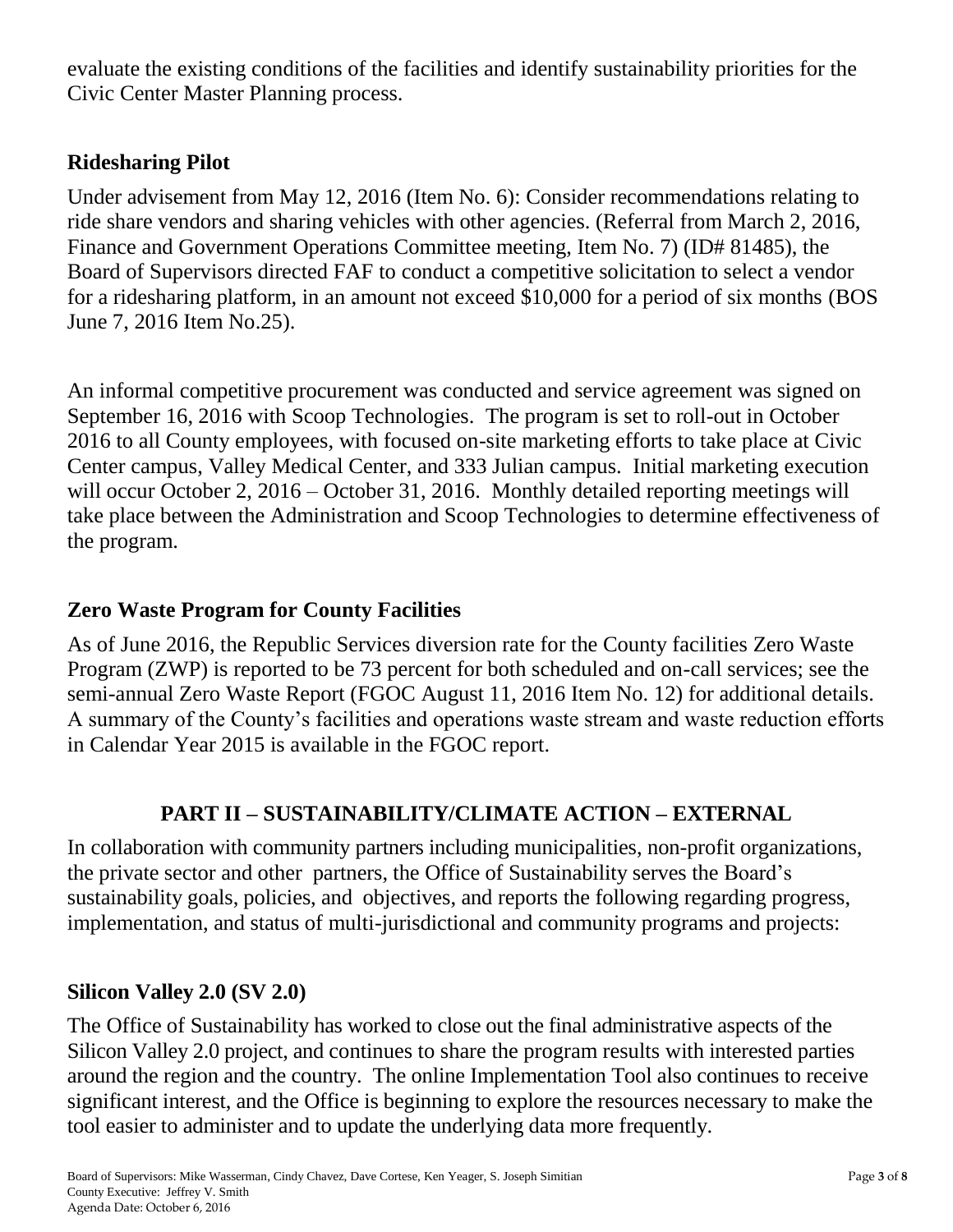The Office of Sustainability website has been updated, and all Office Programs, including Silicon Valley 2.0, are complete and accessible (with resources) as of May 2016.

## Silicon Valley Clean Energy Authority (SVCEA)

Since the last Sustainability and Climate Report, the SVCEA Joint Powers Agreement was approved by the Sponsoring Partners and Participating Cities. The SVCEA Board was convened in April, with one representative of each of the twelve agencies, and now meets regularly on the second Wednesday of the month.

Since April, the SVCEA Board has:

- Hired a CEO, approved an organizational structure, recruiting plan, job classifications, and a compensation schedule for prospective employees. The first three positions are open for recruitment, with interviews anticipated to begin during October 2016. A permanent office location for the SVCEA has been identified in Sunnyvale, and final lease negotiations are underway.
- Approved key policies that define program roll-out in three phases beginning on April 1, 2017 and concluding October 1, 2017; with a goal of offering default rates at 1% below PG&E; acquiring 100% carbon free energy supplies to meet the needs of the SVCE customers; and setting aside 6% of operating revenues for a rate stabilization fund and establishing programs to promote renewable resources locally.
- Issued an RFP for banking and credit services, to secure a \$2 million line of credit for prelaunch operations and a \$20 million line of credit for power purchases.
- Issued two RFPs, one for power supply and scheduling coordination services and another for data management services. It is expected that more than 95% of SVCEA revenues will be spent on these services.
- In November, staff will develop and seek Board approval of SVCE's first strategic plan, setting forth the goals, strategies, and tactics for the next five years. In December, once a power supply contract is signed, staff will present preliminary rates for the first two years of operation. These rates will be finalized and recommended to the Board for approval in January 2017, after PG&E's rates are set for the year.
- Customer notification (by launch phase, one segment at a time) of their enrollment options will begin in January 2017 and continue through November.

More information, and updates, can be found on the SVCE website: [www.svcleanenergy.org.](http://www.svcleanenergy.org/)

# In support of the SVCEA, the Office of Sustainability performed a number of actions, including: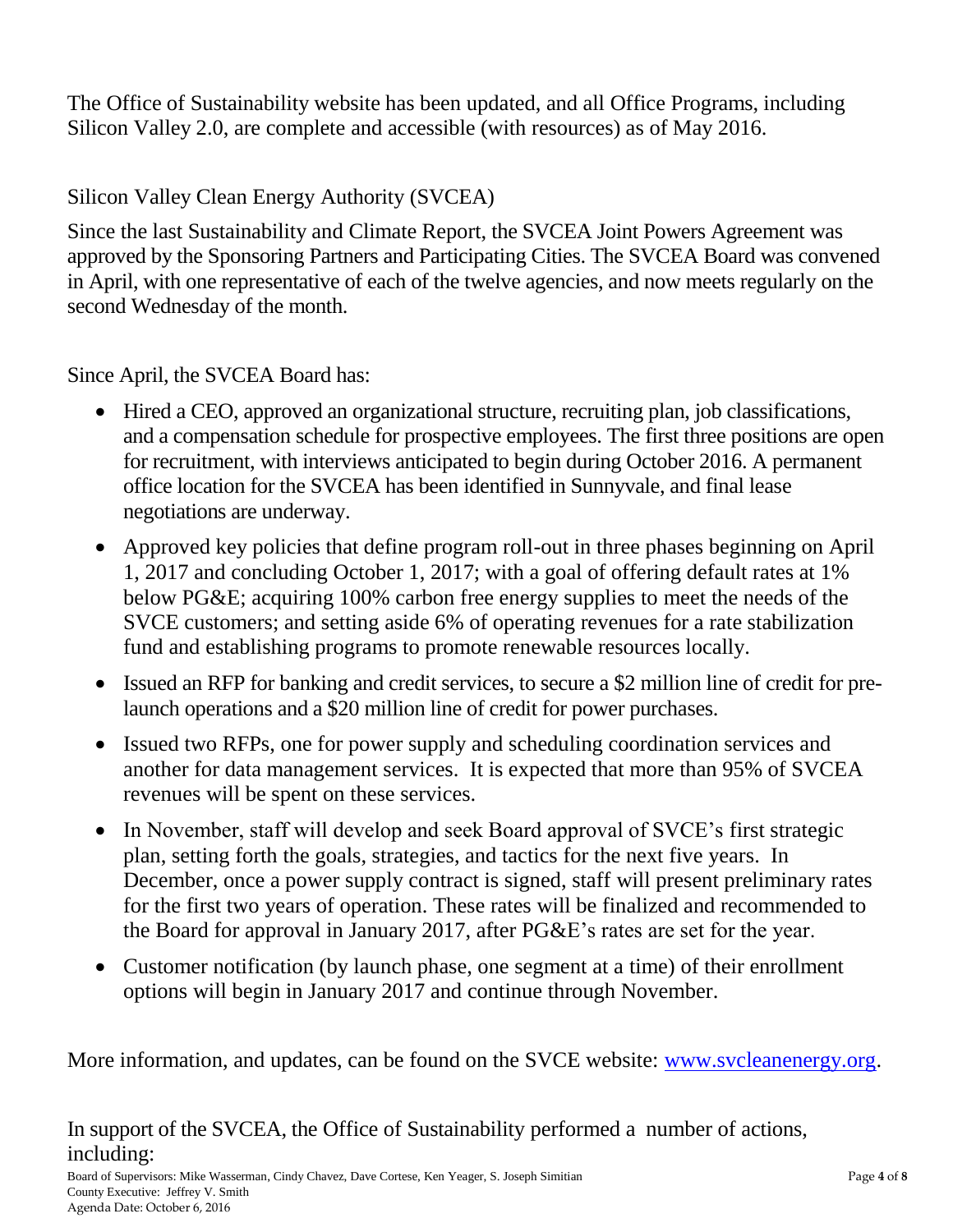- Presented (BOS May 24, 2016, Item No.) an agreement to host SVCEA board meetings (through 2016) at County Civic Center and receive reimbursement for total (including overhead) costs incurred.
- Attended all SVCEA Board meetings (April to September) to provide updates to the Administration on the development of the Community Choice Energy (CCE) Program and to support, as necessary, the County's representative to the SVCEA.
- Participated in the Communications Working Group, to identify outreach channels for introducing SVCE to residents and businesses throughout the participating areas of Santa Clara County. Palo Alto, Milpitas, Santa Clara, and San Jose are not participants in the SVCEA.

In addition, the Office of Sustainability continues to actively monitor CPUC proceedings relating to:

- Continuation, form and scale of future Power Customer Indifference Adjustment (PCIA) charges;
- The authority and duties of CCEs as Program Administrators under the CPUC's Energy Efficiency Portfolio (and funding); and
- Actions as a member of a statewide Executive Committee developing an organizational, technical, operational, funding, and evaluation framework for transitioning the CPUC's Energy Efficiency Portfolio to a "rolling portfolio" (or 10 year cycle) from the existing 2-year cycle. This also impacts the County's participation and funding under the Bay Regional Energy Network (below).

# **Bay Regional Energy Network (BayREN)**

Under the Office of Sustainability, the County continues to be an implementer among the nine San Francisco Bay Area counties in the Single Family Energy Efficiency Residential Program, and the top performer among the nine counties in the Multi-Family Energy Efficiency Program. Further, the Sustainability Office manages a high-performing community outreach program that is modeled in other counties, and serves as the Statewide Energy Efficiency Marketing, Education and Outreach representative for the entire BayREN.

Since the inception of the BayREN Program, the County has facilitated the completion of nearly 800 single family home upgrades, with another 140 in the pipeline, and has paid over \$1.1 million in incentives to Santa Clara County homeowners. In addition, BayREN has installed energy efficiency improvements in nearly 4,900 multi-family units, with another 3,000 projected through 2017. The multi-family program has delivered nearly \$3.6 million in rebates to building owners in Santa Clara County.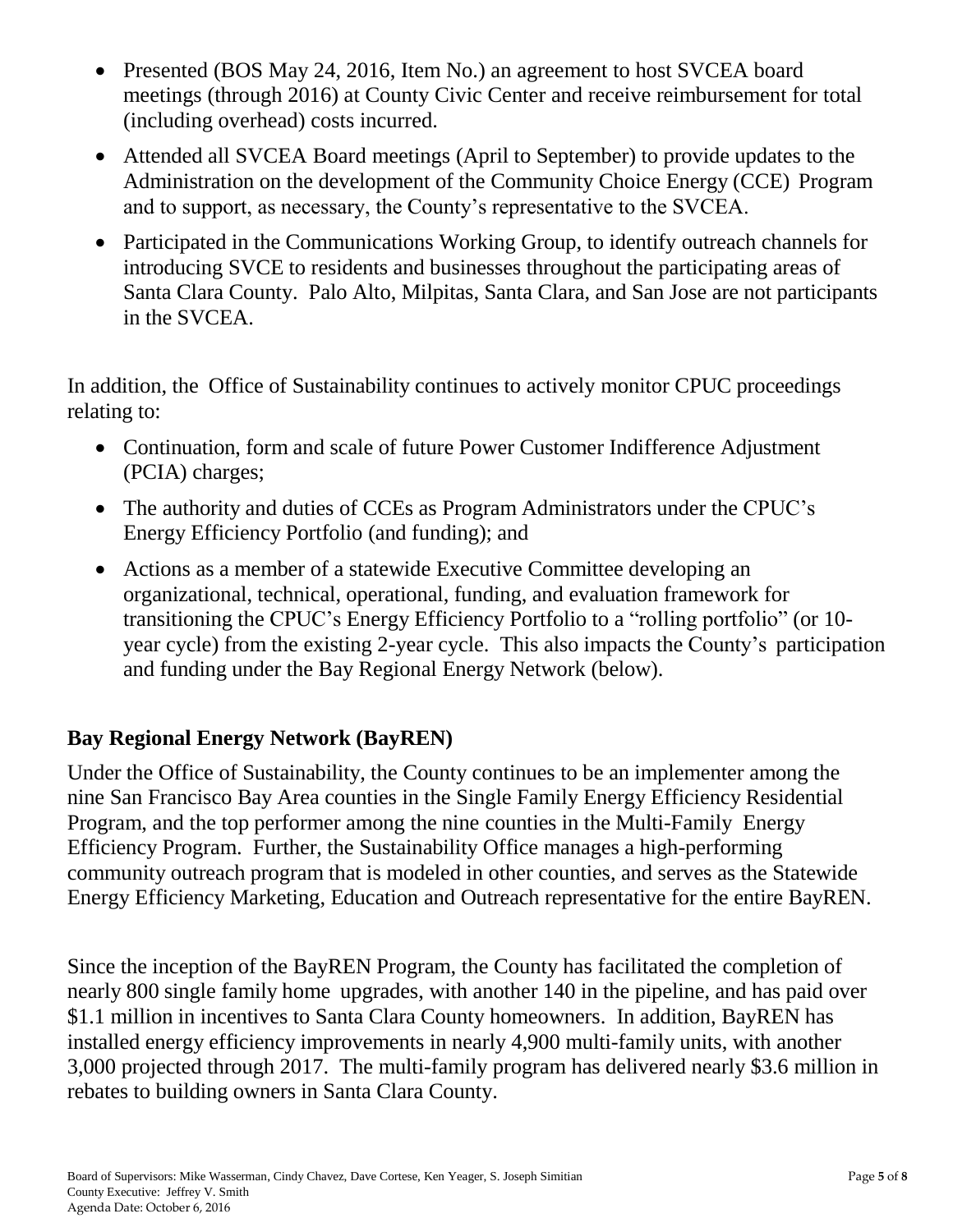In addition, the Office of Sustainability continues to serve as the Single Family Residential Program Lead for all nine BayREN Counties, as well as the BayREN Representative in the CPUC's Statewide Energy Efficiency Marketing, Education and Outreach Program. The County's participation in the BayREN, including staff, is grant-funded.

## **Driving to Net Zero: Decarbonizing Transportation in Silicon Valley**

The Office of Sustainability secured this Project through a \$536,729 grant from the California Strategic Growth Council. The County is partnering with the Cities of Cupertino, Morgan Hill, Mountain View, Palo Alto, San Jose, and Sunnyvale, and has engaged ICF International as the consultant on the project. The Project has begun data-gathering among the participating jurisdictions, to establish best practices and policy gaps. These will be explored in more detail at an upcoming autumn infrastructure working group meeting. Subsequent working group meetings will focus on fleet deployment of alterative-fueled vehicles (AFVs), frameworks for encouraging greater market penetration of AFVs, and funding and financing strategies.

# **Sustainability Master/Implementation Plan**

On August 25, 2015 (Item 12), the Board issued a Referral to the Sustainability Office to report back to the Board on the budgetary resources necessary to create an Integrated Sustainability Master Plan, including a draft framework for the Master Plan; approved with further direction by the Board (BOS September 29, 2015 Item No. 28). The Board clarified its position that the Plan should form a comprehensive, cohesive, forward-facing government and community portfolio for cross-implementation of economic, environmental, and environmental sustainability strategies and measures, which are trackable, measurable and reportable; and specifically incorporate existing County policies and programs, such as, the Environmental Stewardship Goals (created in 2009).

Under the original timeline for the creation of the Plan, the Office of Sustainability was scheduled to conduct department-specific meetings throughout the first half of 2016, with a focus on mapping existing efforts, determining goals and metrics, discussing benchmarking / dashboard software, and avenues for inter-departmental collaboration. While the Office has begun informal outreach to a number of departments, due to a lack of capacity caused by staff turnover and retirement, the full structured outreach effort has been delayed.

With an FY2017 budget inventory item funding an additional Management Analyst position, the Office is proceeding with that recruitment, and is currently interviewing candidates. The Office expects to complete the hiring process during October, and anticipates reconvening the Sustainability Executive Committee, and developing a Steering Committee to support development of the implementation framework early in 2017.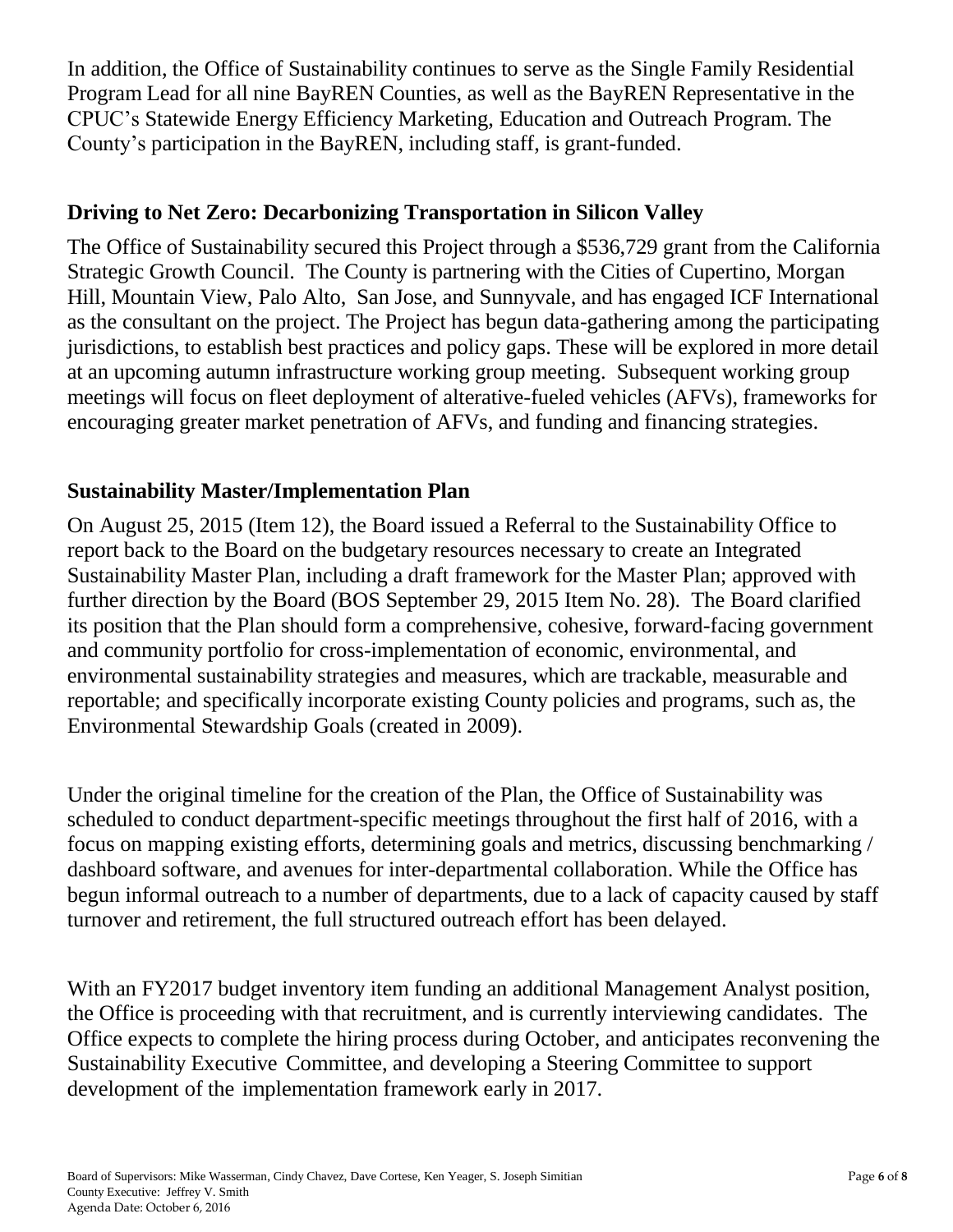### **EFLIC Energy Efficiency Financing Pilot for Low and Moderate Income Customers**

Under the CPUC Statewide Energy Efficiency Financing Program, the Energy Financing Line Item Charge (EFLIC) Project was developed with PG&E. The program would offer low and moderate income households the opportunity to finance energy efficiency upgrades through a special loan product that is repaid through a line item charge on customer energy bills. Previously scheduled for an early 2015 launch, the EFLIC Program has been delayed by processes at the state level, and is on indefinite hold at the present time. The Sustainability Office continues to coordinate with PG&E on the program timeline and progress.

## **Residential PACE (Property Assessed Clean Energy)**

Staff continues to monitor developments surrounding Residential PACE, and presented to FGOC (May 12, 2016, Item No. 11):

- An update on the release of the FHA Guidelines, which remained pending at that time;
- An update on continued discussions with PACE administrators, regarding the County's proposed supplemental Contractor Standards (including a Green Wage);
- A summary of the County of Los Angeles self-administered PACE Program;
- An overview of Ygrene, an newer PACE provider operating under the Golden State Finance Authority;
- An overview of the Fannie Mae HomeStyle Energy mortgage, which can explicitly take out a PACE assessment at time of property transfer;
- And an overview of the Association of Bay Area Governments (ABAG) Regional Collaborative Services Agreement (RSCA) which applies additional consumer protection standards across participating PACE providers.

On July 19, 2016, the FHA released guidance on Residential PACE. An off-agenda memorandum to the Board was issued on September 12, 2016, summarizing the requirements for utilizing PACE on properties with FHA mortgages, as well as the remaining risks of adopting Residential PACE in the unincorporated county.

Staff is preparing to return to the Board in October with a report on Residential PACE.

# **CHILD IMPACT**

Sustainability, energy and climate action programs, projects, and activities are undertaken by the County to serve the economic, environmental and social interests of the community, including those impacting children and youth.